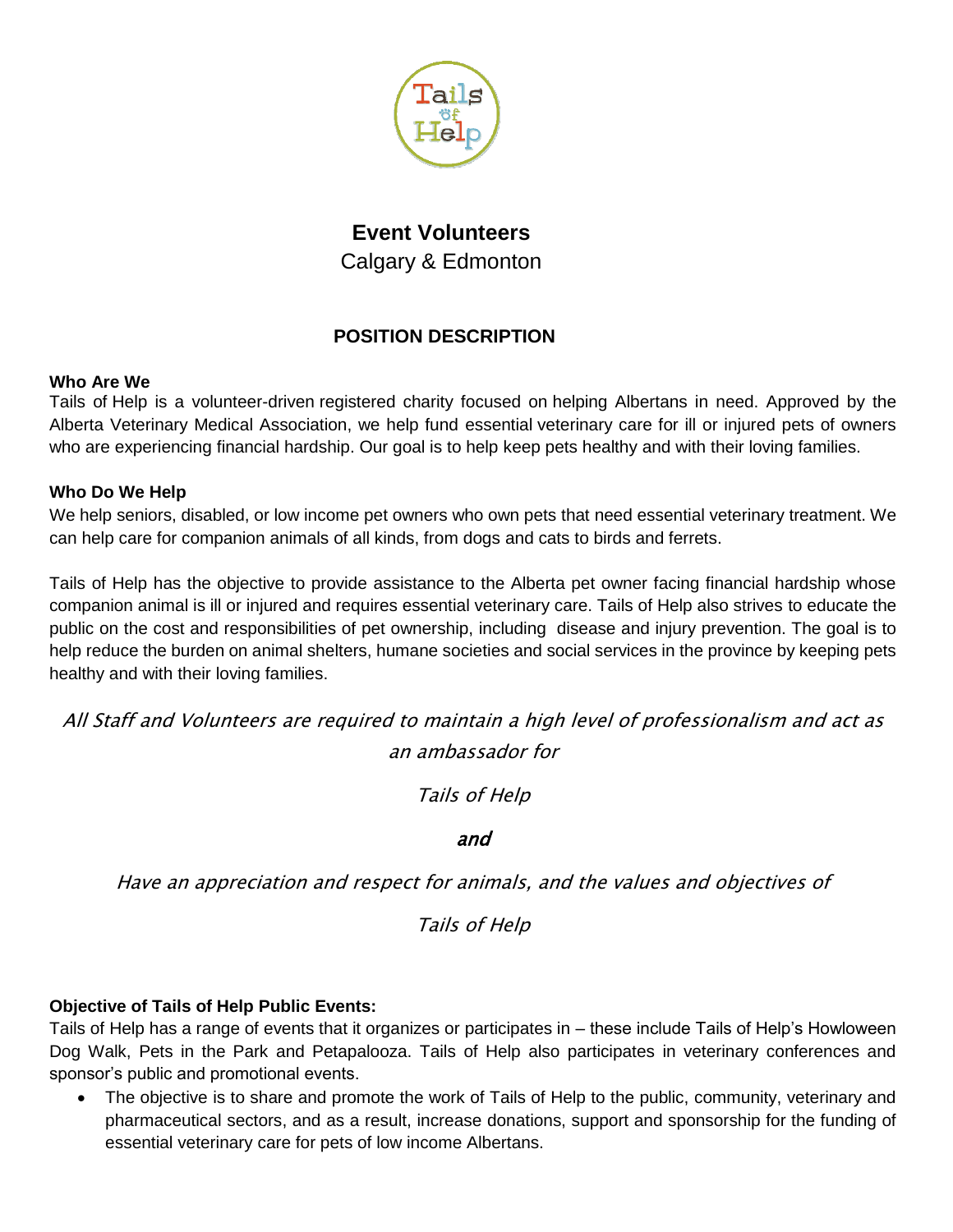## **Duties, Responsibilities & Skills:**

An Event Volunteer for Tails of Help could be involved in a range of activities including:

- Assist in the development and planning of an event
- Assist in the development and creation of event resources
- Event execution
- Event set up and take down
- Event registrations
- Taking pledges and donations
- Public relations Ambassador
- Promoting to and educating the public about the work of Tails of help
- Interact with the public and participants, providing information and answering questions on our program
- Must be a reliable and dependable team player, and have the ability to work with a diverse group of individuals
- Have an interest in animal welfare, assisting others and working with the public
- Have very good communication and interpersonal skills
- Ability to share detailed information about how the Tails of Help Program works and feel comfortable asking for public support

#### **Time Requirements:**

 Event Volunteers must be available to meet the requirement of the role and event. Event Volunteers are required in Calgary and Edmonton.

#### **Orientation & Training:**

- Information/orientation sessions include Tails of Help information, purpose and mandate of the organization.
- Event meetings or teleconference calls will be required with the Executive Director and may also include related committee meetings.
- Support from the organization, Executive Director, committee(s), peers and Board

#### **Benefits:**

- Assist Tails of Help to achieve our objectives keeping pets healthy and with their loving families
- An opportunity to assist in the development and execution of an event for a growing charitable organization
- An opportunity to meet and interact with new people and participate in annual public events
- An opportunity to work with and interact with peers, volunteers, public and pet owners.
- Reference letter

#### **Screening may include all or some of the following:**

- Application
- Information/Orientation Session
- Interview
- Reference checks
- Successful completion of a Police Check